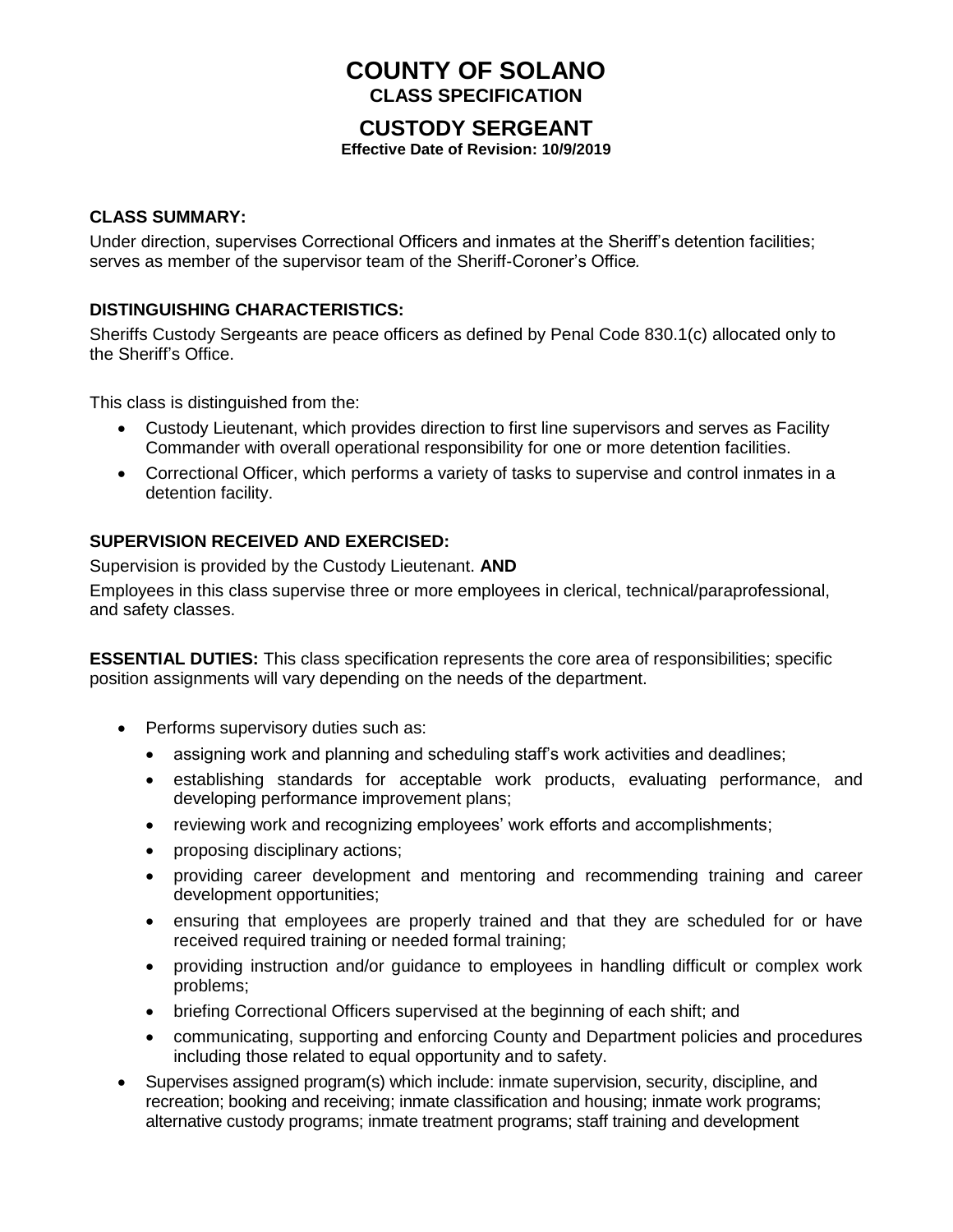programs; timekeeping; duty roster preparation and assignment changes; legal processes for booking court appearances and release; and maintenance of facilities, equipment, and grounds.

- Makes inspection tours to ensure Correctional Officers and the facility are in conformance with all current rules and regulations; directs inspections of inmate quarters; ensures new inmates are properly briefed on facility rules; receives and checks periodic counts of inmates; ensures security of the facility; supervises visiting and conducts tours of the facility.
- Reviews and writes reports including presenting findings and recommendations for rectifying problem situations to the officer in charge of the detention facility; testifies in court as required.
- Maintains accurate and detailed information systems and records, reviews and verifies completeness and accuracy of information, researches discrepancies, and records information.
- Develops procedures and posts orders; provides on-the-job training for Correctional Officer staff; maintains records and prepares reports.
- Investigates infractions of rules and regulations and irregular or suspicious occurrences; recommends and/or takes appropriate action; reviews and replies to inmates' written requests, complaints, and grievances; may interrogate inmates or investigate infractions to determine need for further action; conducts disciplinary hearings and administers disciplinary actions for inmates.
- Directs and coordinates responses to emergency situations within a detention facility by using appropriate methods of approved, direct intervention, as needed, to protect the lives and safety of other staff, inmates, or visitors to the detention facility.
- Establishes and maintains working relationships with law enforcement partners.
- Reviews work unit procedures, practices and work methods to increase the effectiveness and efficiency of operations.
- May participate in the administration of program budgets by submitting budget recommendations, monitoring expenditures, contract compliance, and contract scope of work, and verifying routine purchases;
- Performs other duties of a similar nature or level as assigned.

#### **EDUCATION AND EXPERIENCE:**

**Education:** High School Diploma, GED, or equivalent;

#### **AND**

**Experience:** Five years of full-time experience as a Correctional Officer in Solano County or a comparable agency.

#### **LICENSING, CERTIFICATION AND REGISTRATION REQUIREMENTS**:

- Employees are required to obtain a State of California Peace Officers Standards and Training (P.O.S.T.) Supervisory Certificate or a State of California Standards and Training for Corrections Supervisory Core Certificate within the first year of employment.
- Employees are required to possess and maintain a valid Class C California Driver's License.
- Employees are required to possess and maintain first aid and CPR certifications.

#### **REQUIRED KNOWLEDGE, SKILLS AND ABILITIES:**

#### **Knowledge of:**

• Standard and accepted principles and practices of supervision, leadership, motivation, team building, organization, training, and conflict resolution.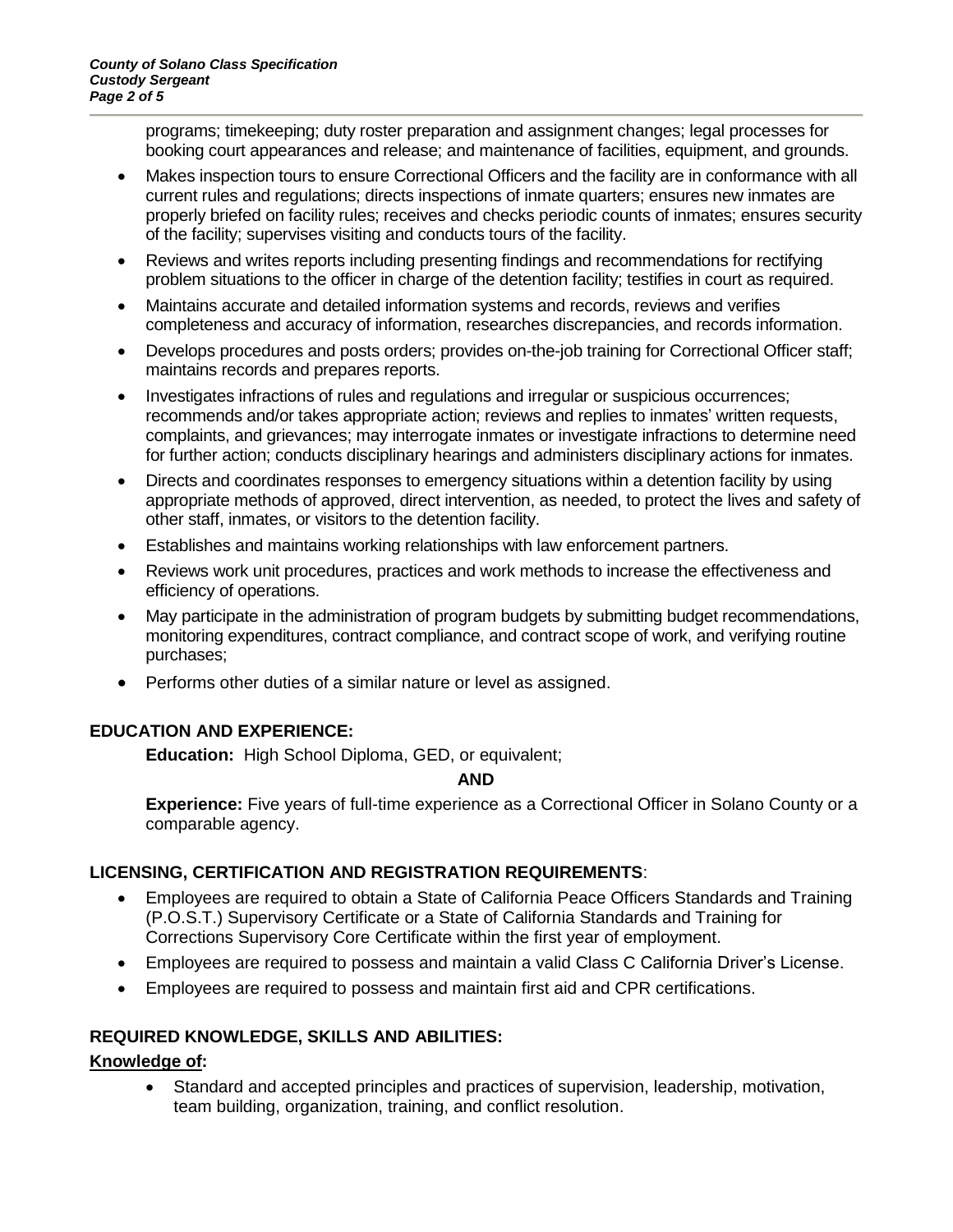- Laws, regulations, rules, professional practices, and policies and procedures governing detention program services and operations.
- Operations and programs of a jail including, inmate supervision, security, discipline, and recreation; booking and receiving; inmate classification and housing; inmate work programs; alternative custody programs; inmate treatment programs; staff training and development programs; timekeeping; duty roster preparation and assignment changes; legal processes for booking court appearances and release; inmate rights and discipline; and emergency response.
- Criminal attitudes and behavior patterns.
- Purpose and methods of discipline as applied to persons under criminal confinement.
- Techniques for dealing with individuals from various socio-economic backgrounds in hostile and/or confrontational situations.
- Proper and effective response to emergencies and stressful situations.
- Standard office procedures, practices, equipment, personal computers, and software.

### **Skill and/or Ability to:**

- Supervise, evaluate, train, and develop staff and organize their work.
- Effectively delegate responsibility and authority to others.
- Research, understand, interpret, apply, and ensure compliance with applicable laws, regulations, rules, professional practices, and policies and procedures governing detention program services and operations and use good judgment in their application.
- Read, understand, and implement vague or poorly documented Court documents.
- Interview people to extract information and make evaluations.
- Collect and analyze data to draw logical conclusions and make appropriate recommendations.
- Prepare narrative and statistical reports.
- Make decisions and independent judgments; project consequences of decisions.
- Determine the appropriate course of action in stressful and/or emergency situations.
- Work with and speak to various cultural and ethnic individuals and groups in a tactful and effective manner.
- Deal firmly and fairly with clients of various socio-economic backgrounds and temperaments.
- Maintain accurate records and document actions taken.
- Maintain confidentiality of information and records per pertinent laws and regulations.
- Administer first aid in emergencies.
- Organize own work, set priorities, and meet critical time deadlines.
- Communicate information and ideas clearly and concisely, both orally and in writing.
- Effectively use computer systems, software, and modern business equipment to perform a variety of work tasks.
- Establish and maintain effective working relationships with those contacted in the performance of required duties.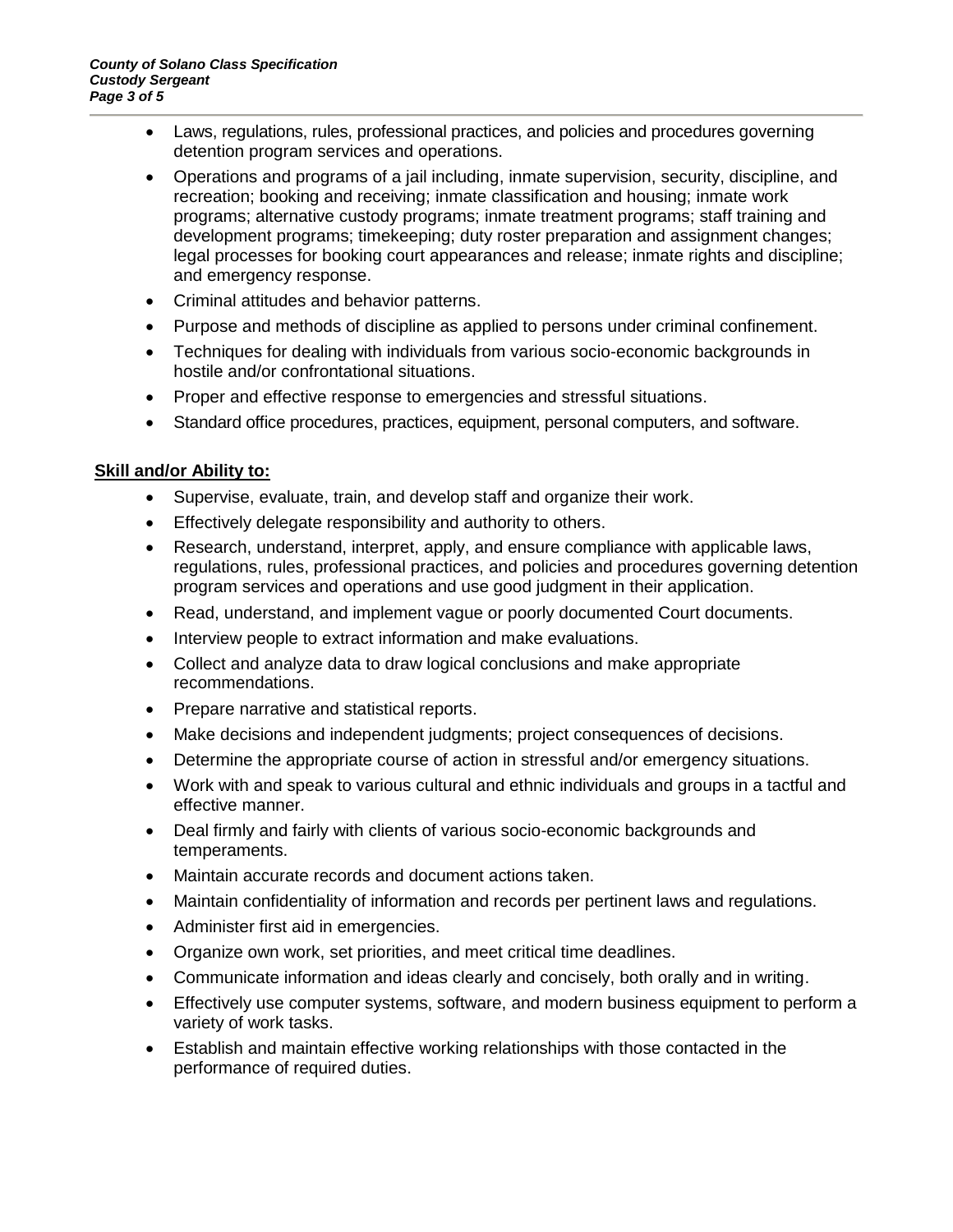#### **PHYSICAL REQUIREMENTS:**

- Mobility and Dexterity: Positions in this class typically require stooping, kneeling, reaching, standing, walking, fingering, grasping, feeling (i.e. sense of touch), and repetitive motion.
- Lifting, Carrying, Pushing, and Pulling Positions in this class require exerting up to 100 pounds of force occasionally, and/or up to 50 pounds of force frequently, and /or up to 20 pounds of force constantly to move objects.
- Vision: Positions in this class require the employee to have close visual acuity, with or without correction, to prepare and review data and figures, view a computer screen, read, etc. Positions in this class also required employees to have depth perception in order to operate a motor vehicle. Employees in this class must have the visual acuity to make observations of surroundings in order to describe events in an accurate manner.
- Hearing/Talking: Positions in this class require the employee to perceive the nature of sounds at normal speaking levels with or without correction, and have the ability to receive detailed information through oral communication. Positions in this class require the employee to express or exchange ideas by means of the spoken word. Detailed or important instructions must often be conveyed to others accurately, loudly, and/or quickly.

### **WORKING CONDITIONS:**

- Work in a Jail: Employees in this class will be working in a jail environment and thus will be subject to exposure to communicable diseases, disruptive and confrontational people, individuals with mild to severe mental health issues, intense noises, odors, and blood and other bodily fluids.
- Traffic Hazards: Employees in this class will and may be required to operate a vehicle and thus will be subject to traffic hazards while driving.

### **OTHER REQUIREMENTS:**

- Incumbents in this class must complete training course(s) within specified timeframes as required by Penal Codes 830, 831 and 832 to perform the duties of this class.
- Applicants must meet minimum peace officer standards concerning citizenship, age, character, education, and physical/mental condition as set forth in Section 1029 and 1031 of the California Government Code.
- Incumbents must meet requirements to possess and carry firearms.
- Independent Travel: Incumbents are required to travel independently, for example, to perform work at other work sites, to attend meetings with other County employees, to attend meetings with community organizations, etc.
- Hours of Work: Incumbents may be required to work weekends, holidays, irregular hours, oncall, and after normal business hours.
- Background Checks: The County may conduct a background check and a reference check on candidates prior to appointment to a position within this class. The background check may include the State of California Department of Justice, the Federal Bureau of Investigation (FBI), the Child Abuse Central Index (CACI), and criminal checks in any City/County where the applicant has lived, worked or gone to school.
- Language Proficiency: Some positions allocated to this class may require the applicant to speak, read, and write in a language other than English.